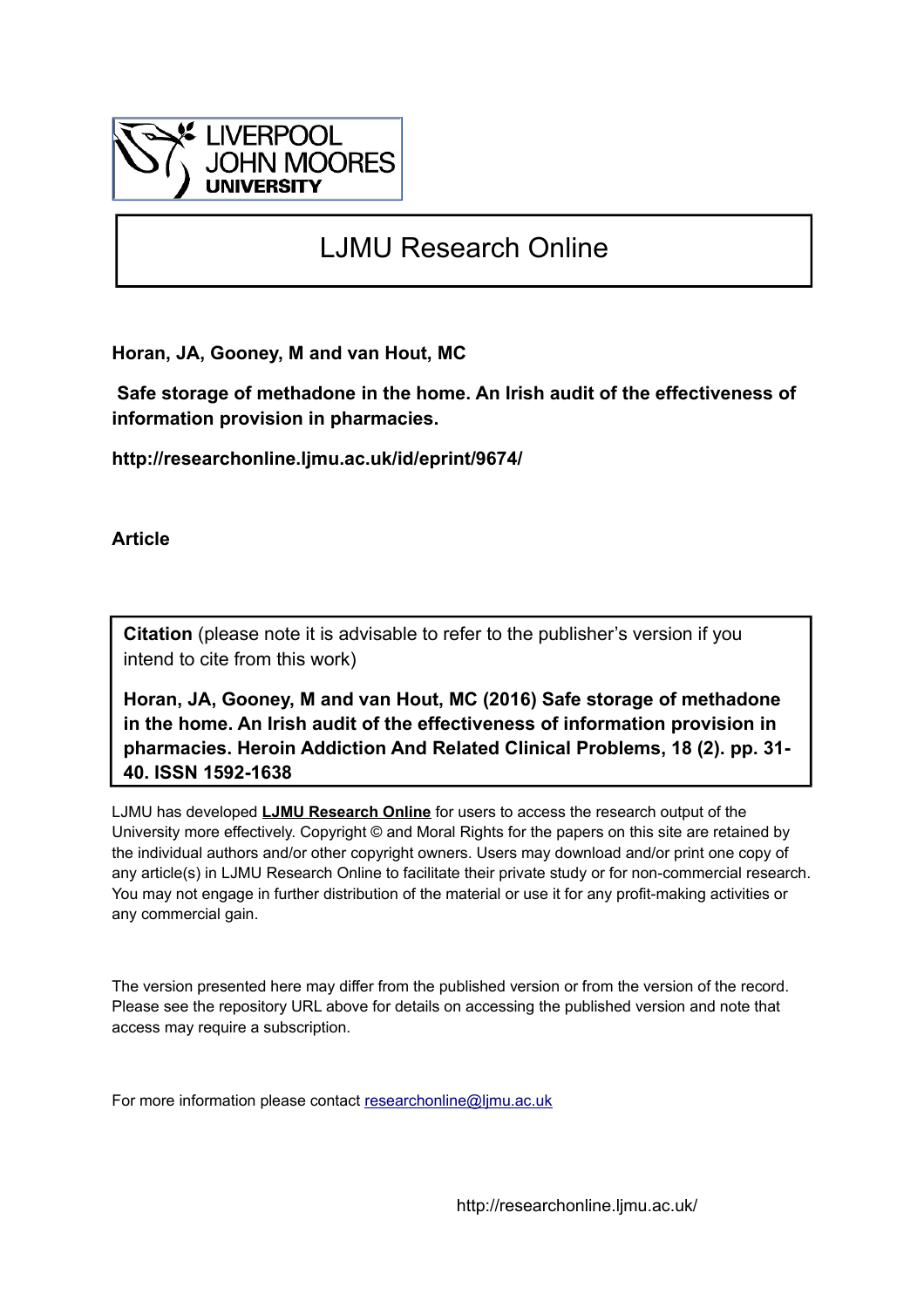

**Regular article**

*Heroin Addict Relat Clin Probl 2016; 18(2): 31-40*



## **Safe storage of methadone in the home. An Irish audit of the effectiveness of information provision in pharmacies.**

John Aidan Horan<sup>1</sup>, Martina Gooney<sup>2</sup>, and Marie Claire Van Hout<sup>2</sup>

*1 Specialist GP, Arbour House, HSE Addiction Services, Cork, Ireland, EU 2 School of Health Sciences, Waterford Institute of Technology, Waterford, Ireland, EU*

## *Summary*

**Background:** Safe storage of oral methadone at home is an important issue given the risk of accidental paediatric consumption. Pharmacy protocols centre on provision of information to patients relating to general and paediatric dangers of methadone and safe storage of methadone in the home. **Aim:** The study aimed to audit the effectiveness of pharmacy provision of information on safety of methadone consumption and storage in the home. **Methods:** The study involved an audit of five criteria relating to patient awareness of general dangers of methadone use and paediatric risks, patient information recall on safe storage of methadone in the home; take home methadone dispensing in child resistant containers and safe and secured storage of methadone. Audit information was collected using a survey with consecutive adult patients attending a specialist methadone clinic over the course of four weeks (n=94), and telephone interviews with dispensing pharmacists recorded in the specialist clinic register (n=43). **Results:** None of the criteria reached a 100% standard. 51% reported never being provided with safety information. 97% of patients were aware of the dangers of methadone use, with females significantly more aware of dangers of methadone to users. 86% did not place their take-home methadone in a locked place. 90% reported they would seek medical help if a child had accidentally consumed methadone. 58% of pharmacists never questioned patients around storage, but 58% reported counselling patients on safe storage. **Conclusions:** Safe storage of methadone warrants regular and proactive pharmacy provision of information around harms associated with methadone.

*Key Words:* Methadone; paediatric overdose; accidental consumption

## **1. Introduction**

Addiction to opioids is described as a chronic relapsing disorder with permanent metabolic deficiency [11]. Treatment of opioid addiction and detoxification employing therapeutic agents centre on the oral administration of full or partial opioid agonists (i.e. methadone, buprenorphine, LAAM, codeine or oral morphine) [3]. Methadone replacement therapy is the most frequently prescribed treatment for withdrawal symptoms associated with heroin and other opioids worldwide and with strong evidence for its effectiveness in treating opiate withdrawal and pain [4, 26]. Methadone is a synthetic, narcotic analgesic which has a long duration of action, with plasma halflife ranging from 13 to 58 hours, allowing a once a day dose regimen [18]. Length of stabilisation varies, and when tapering incremental dose reductions are administered over a course of 7–21 days [33]. Calls to scale up availability of methadone maintenance treatment are evident in recent times [24,26], with low threshold methadone maintenance treatment on the increase [40].

## *1.1. Risks and Requirements for Safe Patient Storage of Methadone*

Methadone is not without risks. The toxic and potentially lethal dose of methadone is 1mg/kg in an opiate naïve patient, with lowest published toxic dose ranging from 0.76 to 2mg/kg, and lowest published lethal dose of 1.3 mg/kg [16]. Methadone is potential-

31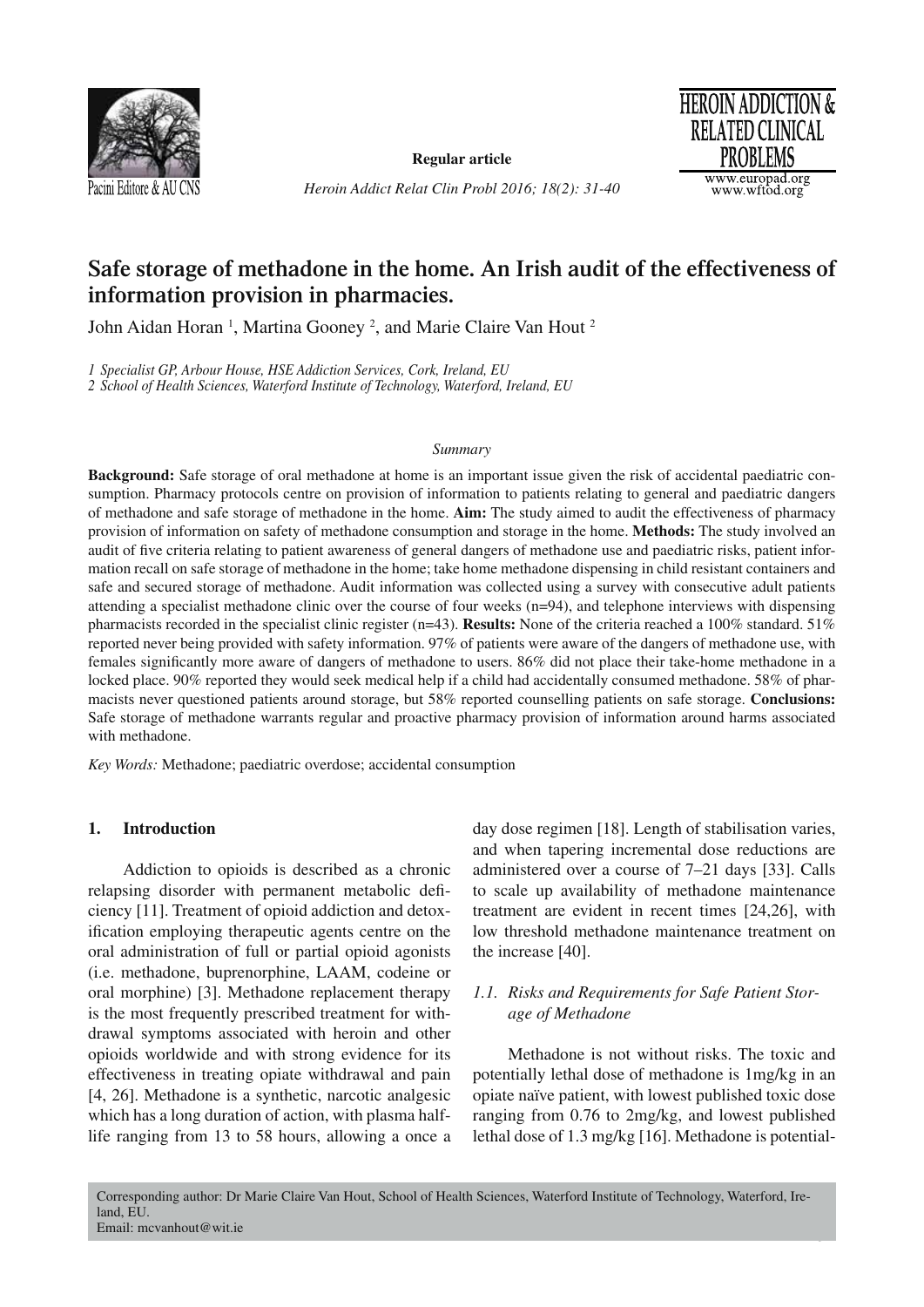ly lethal even in smaller doses (0.5mg/kg) [36]. Toxicity can cause fatality resulting from central nervous system (CNS) depression, respiratory depression, miosis and fatal arrhythmias [18, 38, 44]. Iatrogenic methadone toxicity most commonly occurs on commencement of maintenance treatment [9]. Methadone poisoning can also be accidental (overdose due to abuse of narcotics or by children/elderly) or intentional (therapeutic, suicide or homicide purposes) [12, 29]. The majority of methadone related deaths are confounded by the presence of other CNS depressants such as benzodiazepines and opiates [28, 38]. Studies indicate how addiction, gender, age, suicide attempt and presence of psychiatric disorder are closely related to methadone poisonings [6, 27, 41]. Methadone poisoned patients generally fall into the age category of 20-39 years [8, 22, 41].

Safe storage of medicines in the patient home is an important issue, and particularly in the case of oral solutions [5, 30, 42]. Some studies indicate that only half of patients store methadone in a safe place [7], and often in potentially fatal volumes, particularly for children [30]. Of concern is the availability of take home doses to family members and implication of methadone in accidental paediatric deaths where parents administered the drug (for sedating of fretful children or management of neonatal abstinence syndrome); did not store carefully or securely, or where methadone patients were present in the child's environment [2, 14, 23, 39]. There is potential for child abuse among methadone-maintained parents and caregivers [15, 21]. Pharmaceutical companies prepare methadone solutions with fruit taste, making it attractive to children. Shadnia et al. [37] have described how most accidental poisoning cases occur as a result of syrup formulation, particularly by children under 12 years old when mistaken for water or cough mixture. Accidental intoxication appears to occur most commonly with opiate management drugs in children less than 3 years old, and with a predominance of boys [2, 31].

## *1.2. Dispensing of Take Home Methadone and Information Provision in the Pharmacy*

Supervised consumption of methadone in delivery centres (for example pharmacies) has contributed to reduced levels of deaths [30]. However, dispensing errors contributing to contamination of prescription medications such as antibiotics with methadone [20] and in dental cocktails [19] are reported. Despite implementation of supervised consumption, patients generally take home methadone on Saturday, for unsupervised consumption on Sunday when pharmacies are closed [30]. Requirements to store methadone safely in the home increase when patients are dispensed in quantities of more than daily instalments, and given variations in volume [5]. Given that most patients store methadone for at least one day per week at home the risk for accidental paediatric consumption is compounded [5, 32]. Use of baby's bottles for dose measurement is also reported [17] with residual quantities posing a risk for intoxication [12].

Pharmacy professionals are advised to provide information and guidance to patients around risks associated with methadone and safe secure storage. Pharmacy practice auditing of effective patient information provision relating to safe secure storage, dispensing in child resistant containers, provision of measurement devices and ongoing patient recall and awareness of dangers of methadone and particular risks to children are important [5, 30].

Given the importance of pharmacy advice and dispensing practices with regard to safe storage of methadone, we undertook a pharmacy audit to evaluate effectiveness of pharmacy provision of advice in Ireland relating to awareness of general and paediatric risks, safety of methadone consumption, and storage. At the time of the audit in 2015, 9,615 patients were receiving opiate replacement treatment. The National Poisons Information centre reported on 16 paediatric admissions for methadone toxicity in children under four years old in the period 2005-2014. To date this is the first audit of its kind in Ireland and ultimately conducted in order to provide foundation for the design and implementation of an information leaflet for methadone patients and their carers.

## **2. Methods**

#### *2.1. Audit Criteria and Setting*

The audit adhered to a standard audit methodology for assessing the effectiveness of pharmacy information provision on the methadone and safe storage [5, 30], by selection of appropriate criteria and identification of standards to measure success in achieving the criteria and was undertaken in Cork, South Ireland. The audit assessed adequacy of information provision against five criteria.

- 1. All patients should be aware of the dangers of methadone use.
- 2. All patients should be aware of the particu-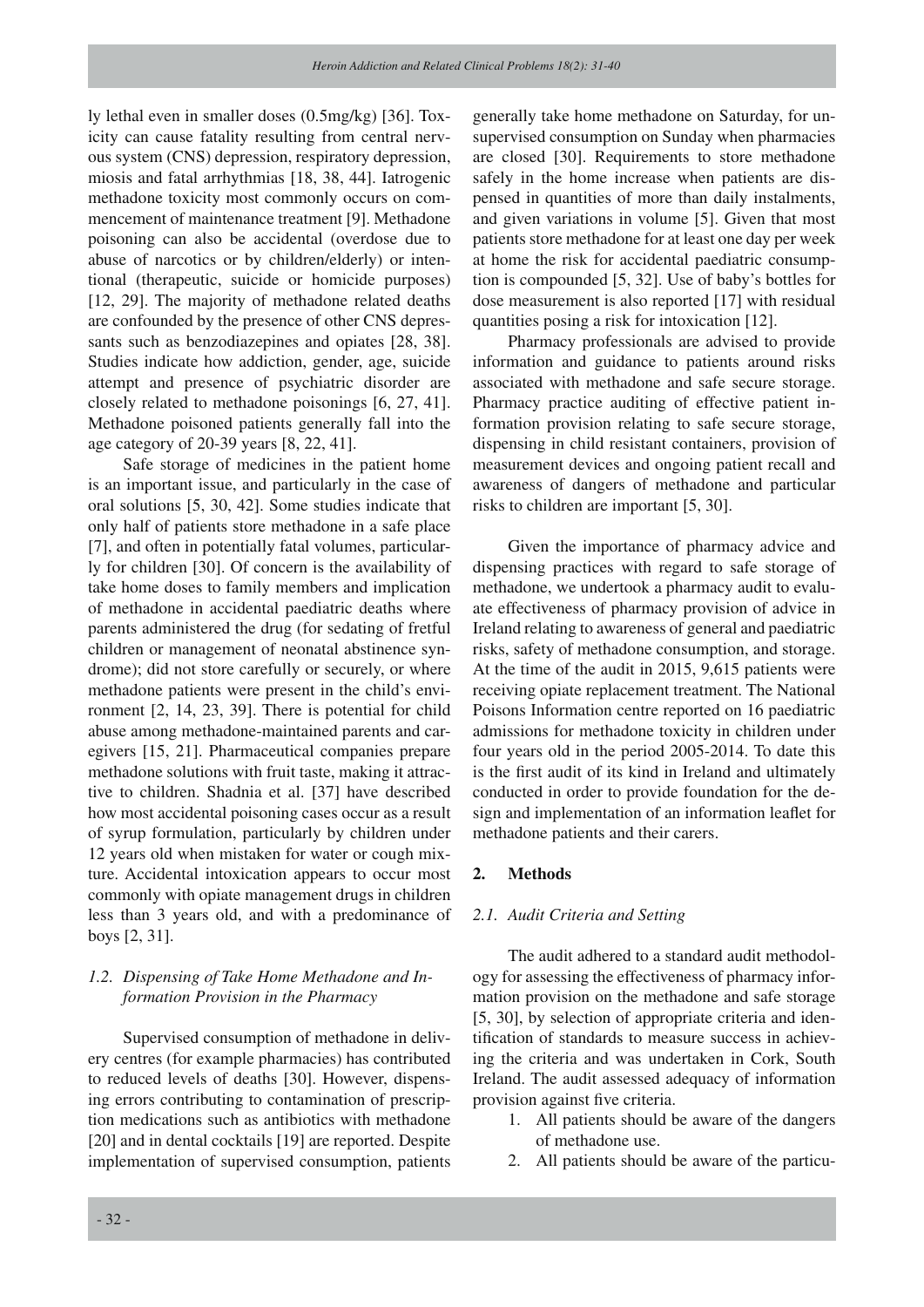lar risks to children, especially if they have children at home or visiting the home.

- 3. All patients prescribed methadone should recall being given information on its safe storage.
- 4. All methadone should be dispensed in a child resistant container when prescribed for home consumption.
- 5. All patients with methadone at home should store it in a safe locked location in a container with child resistant caps.

## *2.2. Standards*

The standard setting was agreed by the audit team using the following principles.

> 1. Given the high risks posed by accidental methadone overdose criteria 1 –5 were given a 100% standard.

## *2.3. Development of Instruments*

The questionnaire for anonymous patient completion was designed by the team based on an extensive consultation with the literature, and the prior audits undertaken in the UK [5,30]. The content of the questionnaire incorporated the following aspects;

- daily volume of methadone prescribed and number of unsupervised consumption days
- prevalence of methadone street diversion
- storage location and security
- recall of health and pharmacy professional information provision around home storage
- perception of personal and non-patient dangers relating to methadone
- child awareness of patient consumption of methadone
- estimations of perceived safe amounts for accidental paediatric (children and teenagers) consumption
- actions to take if accidental paediatric consumption of methadone is suspected.

A telephone-administered questionnaire to dispensing pharmacists containing a checklist was devised to collect data on information provision on methadone safety, dispensing practices and home storage. The content of the questionnaire incorporated the following aspects;

- amount of methadone patients dispensed to in the pharmacy
- provision of take home doses in single large containers or as individual daily containers,

provision of measurement devices and child resistant containers

- pharmacist questioning and counselling of patients around storage of take home methadone
- need for information leafleting outlining risks and precautions regarding take home methadone.

## *2.4. Sample Description*

Consecutive adult patients attending a specialist methadone clinic over the course of four weeks completed the questionnaire which was administered by the prescribing team in the specialist clinic as part of their regular patient consultations. Participants were made aware of the study at one meeting with their prescribing doctor and if willing to participate completed the survey the following week.

Over the four week study period, 96 patients were approached to complete the questionnaire and only two refused. In total, 94 patients completed the questionnaire with a response rate of 98%. Seventy six  $(81\%)$  patients were males, and 18  $(19\%)$  were females. The majority of respondents were in the 25 to 34-age bracket (48 or 51%).

A telephone interview was conducted with the community pharmacists registered as dispensing methadone to patients attending the clinic. Forty three pharmacists recorded in the specialist clinic register as dispensing methadone in the clinic area were contacted. All 43 (100%) pharmacists agreed to complete the telephone survey.

## *2.4. Ethical Considerations*

Ethical approval for the audit was granted by Waterford Institute of Technology, Ireland. In terms of ethical obligations, in addition to a general explanation of the purpose of the audit, each participant was asked to indicate their verbal and written consent prior to access, and was assured of their anonymity in the study. In terms of the methadone patient survey, while the questions asked by the survey administrator could have raised child welfare concerns, they are questions which normally would be asked during the continuing assessment of patients in receipt of methadone replacement by the medical prescriber. The survey was deemed by the team to provide an opportune time to discuss the implications of such patient knowledge and any risks which may be raised. All data collected from participants was anonymised and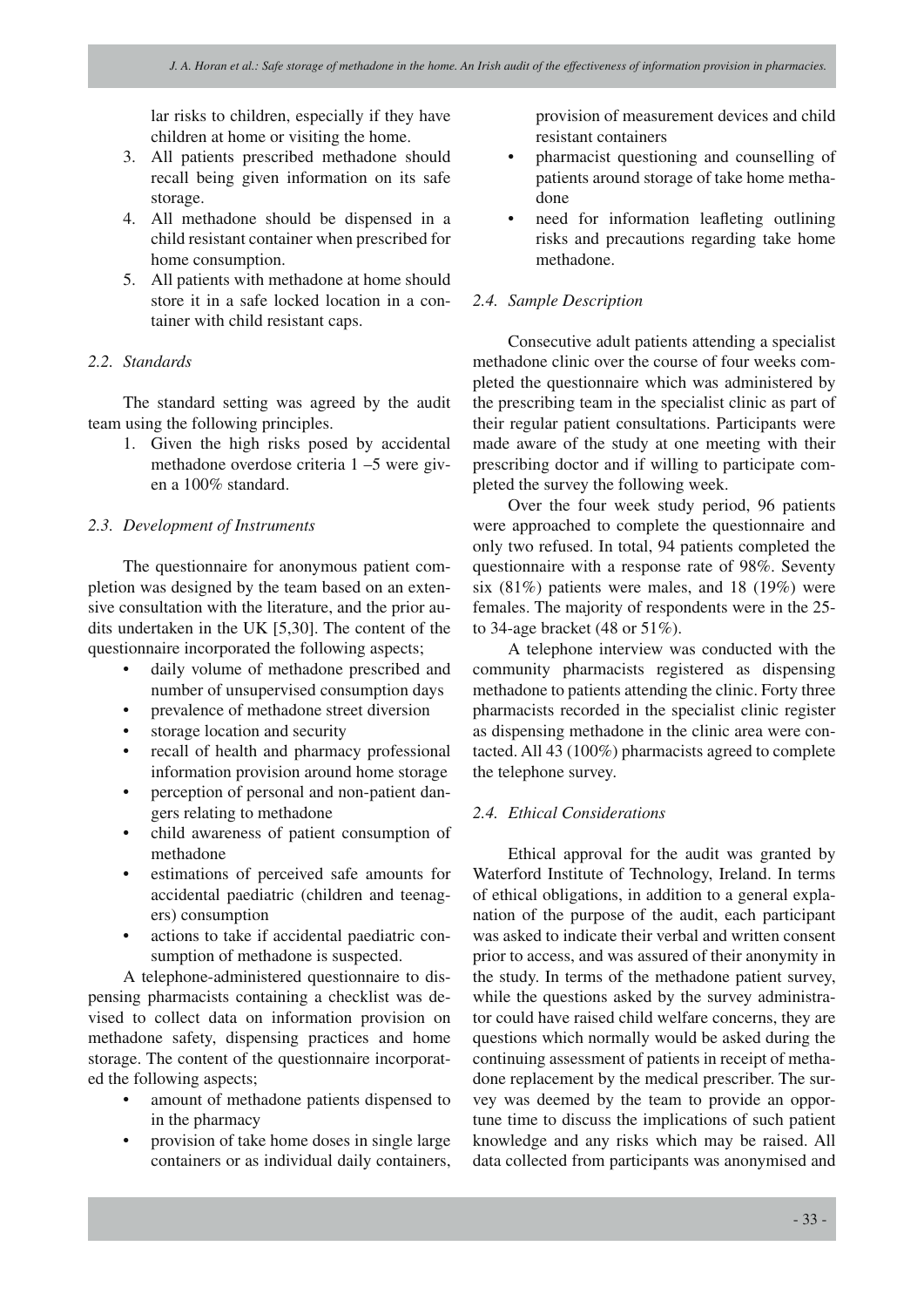| <b>Table 1:</b> Location of methadone storage |                    |      |  |  |
|-----------------------------------------------|--------------------|------|--|--|
| Location                                      | Number of patients | $\%$ |  |  |
| A specific (not locked) high drawer/up high   | 43                 | 46   |  |  |
| A low drawer                                  | 21                 | 22   |  |  |
| Fridge                                        |                    | 16   |  |  |
| In my jacket/handbag                          |                    |      |  |  |
| Locked place                                  |                    |      |  |  |
| Bathroom                                      |                    |      |  |  |
|                                               |                    |      |  |  |

**Table 1:** Location of methadone storage

no personally identifiable data was stored.

## **3. Results**

## *3.1. Analysis of Data*

Analysis was conducted using anonymised data. Data analysis involved descriptive statistics, including frequencies and percentages. Statistical tests using SPSS included Chi square tests and p-value were used to assess differences in categorical data. A significance level of 0.05 was set.

## *3.2. Methadone Patient Perspectives*

#### *3.2.1.Volume of Methadone Prescribed and Take Home*

Patients were asked to indicate the range of methadone amount they are prescribed per day. The majority of patients were prescribed between 40 ml and 59 ml of methadone per day (30 or 32%). Furthermore, females were prescribed methadone between 20 ml and 99 ml (17 or 100%) with no females prescribed methadone in the 0 to 19 ml bracket or the 100 to 130+ ml bracket.

Methadone was prescribed in instalments, a total of 61 (65%) patients reported that there was only 1 day when they did not attend the chemist, 5 (5%) patients reported not attending the chemist on 2 days. However, 28 (30%) patients received 3 or more doses to take home. Furthermore, no one reported attending the chemist every day and therefore, all of the sample were potentially storing methadone at home on at least one day.

#### *3.2.2.Street Diversion*

A total of 29 (31%) participants admitted buying methadone on the street. Seven (39%) of the female respondents bought methadone on the street while only 22 (29%) of the total male respondents indicated that they purchased extra methadone.

### *3.2.3.Location and Security of Storage*

Patients were asked to indicate where they put the take-home methadone, until needed (Table 1). Forty-three (46%) patients reported storage in a specific high drawer or storage up high. Other areas included in a low drawer (21 or 22%) and in the fridge (15 or 16%). Patients were then asked if they put the methadone in a locked place. Ten (11%) indicated that they placed their methadone in a locked place all of the time. This does not concur with Table 1, where only 7 confirmed that they used a locked place. Out of the 10 above, 1 reported placing the methadone in their jacket or handbag, 1 in the bathroom, 1 in a high place and 2 in a low drawer. Three (3%) stated that they sometimes stored methadone in a locked place with 81 (86%) confirming that they do not place their take-home methadone in a locked place. Interestingly, none of those who purchased extra methadone on the street stored their take-home methadone in a locked cabinet.

| Table 2: Advice on safe storage of methadone at home |                    |              |  |  |
|------------------------------------------------------|--------------------|--------------|--|--|
| Professional                                         | Number of patients | $\%$         |  |  |
| No-one                                               | 48                 | 51           |  |  |
| Doctor                                               | 38                 | 40           |  |  |
| Pharmacist                                           | 18                 | 19           |  |  |
| Counselor                                            | <sub>(</sub>       | <sub>(</sub> |  |  |
| Social Worker                                        |                    |              |  |  |
| <b>Community Drugs Worker</b>                        |                    |              |  |  |
|                                                      |                    |              |  |  |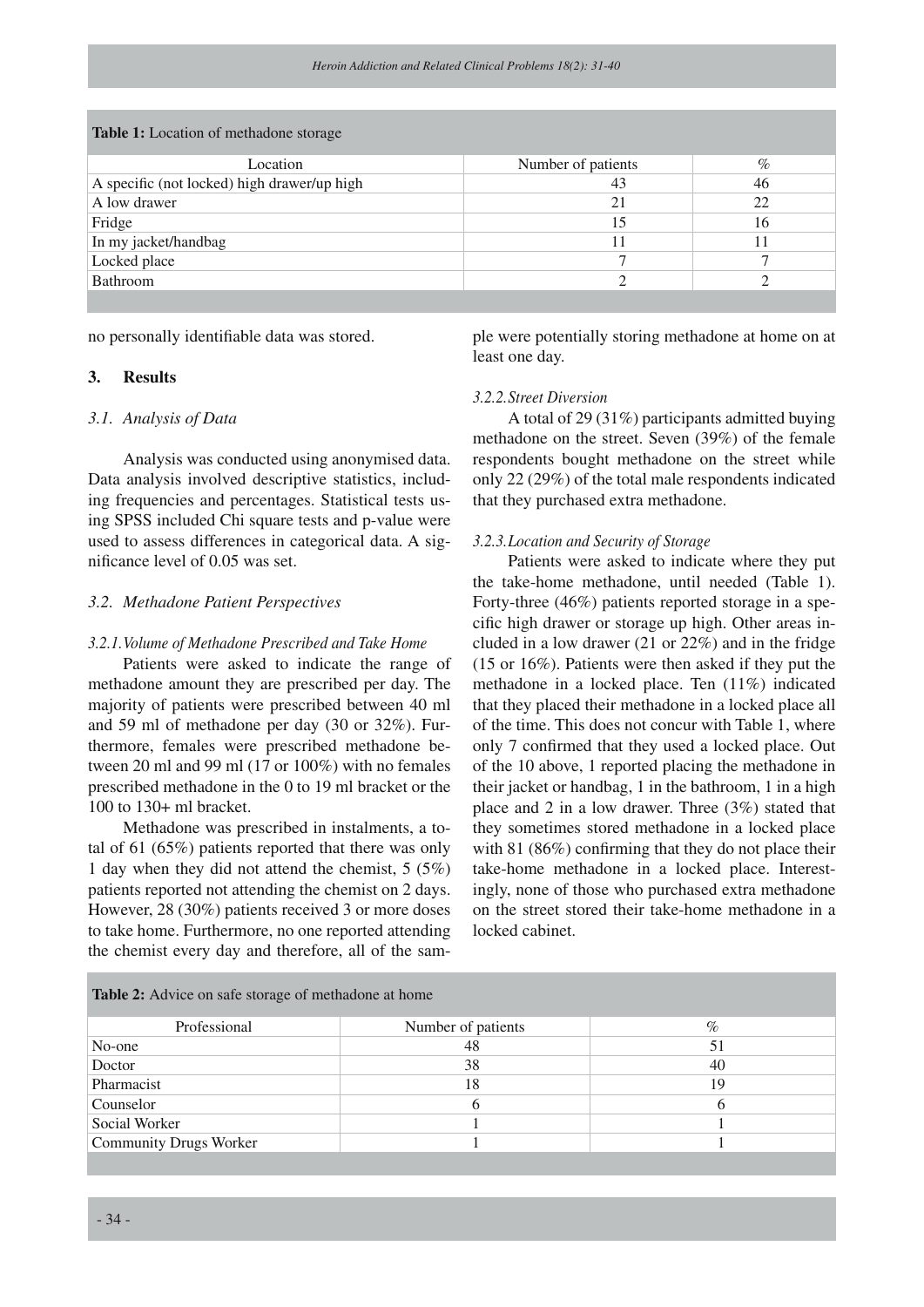#### *3.2.4. Sources of Advice on Methadone Storage*

Patients were invited to indicate if they had ever received advice on safe methadone storage at home from different professionals (Table 2). Forty-eight (51%) patients reported never being given information regarding where they should store their methadone. Only 18 (19%) reported that a pharmacist advised them. Social workers and community drug workers were both only indicated once.

## *3.2.5.Knowledge of General Dangers of Methadone Use*

When asked to indicate if methadone is dangerous to themselves as a user, 33 (35%) replied no. However, when subdivided into gender, females (17 or 94%) agreed more strongly than males (44 or 58%) that methadone is dangerous to them as a user. A Chi-square test for independence (with Yates Continuity Correction) indicated a significant association between gender and opinion on the danger of methadone to a user,  $\chi^2$  (1, n=94) = 7.0 ,p = 0.008, phi = -0.30. A similar question was asked in regard to dangers of methadone to non-users. Ninety one (97%) replied yes and only 3 (3%) replied no.

## *3.2.6.Presence of Methadone in the Home Environment and Risks to Children*

Thirty (32%) patients reported that they have children currently staying in the same accommodation as them. Seven (23%) of these patients are currently linked in with child social services, 6 (20%) have been linked in to services in the past and 17 (57%) have never been linked in with social services. The subgroup that were linked in with social services in the past, reported never placing their take-home methadone in a locked place.

Patients were asked if children had ever seen them taking methadone in their house. Twelve (13%) reported that children had witnessed them taking methadone and 11 (92%) of this subgroup never placed their methadone in a locked cabinet with 1 (8%) specifying that they sometimes placed it in a secure location. In addition, nine (66%) of this subgroup indicated that they had been either currently or in the past linked with child social services.

Patients were asked to indicate what they felt would be a safe amount of methadone for a child under 12 to take by accident. Eighteen (19%) indicated that it would be safe for a child to take between 5 ml to 20 ml of methadone accidentally. When asked to indicate what would be a safe amount for a teenager to take accidentally, 30 (32%) patients reported a teenager could consume between 5 ml to 30 ml, with 14 (15%) indicating 20 ml or higher. In response to a question relating to what to do first, if you thought a child had taken methadone, 85 (90%) indicated that they would seek urgent medical help. However, 7 (8%) reported that they would try to make them sick.

### *3.3. Methadone Patient Perspectives*

Pharmacists were dispensing for a mean of 7 methadone patients (Range 0 to 48, SD 10.4). Thirty (70%) pharmacists reported providing multiple takehome days in individual daily containers.

## *3.3.1.Methadone Patient Counselling and Information Provision*

Twenty five (58%) pharmacists reported never questioning methadone patients regarding their storage arrangements for take-home methadone, however, 25 (58%) stated that they would counsel patients on the safe storage of methadone at home and around children. Forty one (95%) pharmacists also agreed that a standard information leaflet outlining the risks and precautions regarding take-home methadone would be of benefit.

| <b>Table 3: Performance on Audit Criteria</b>                                                                                       |                  |         |  |  |
|-------------------------------------------------------------------------------------------------------------------------------------|------------------|---------|--|--|
| Criteria                                                                                                                            | <b>Standards</b> | Results |  |  |
| All patients should be aware of the dangers of methadone use.                                                                       | $100\%$          | $97\%$  |  |  |
| All patients should be aware of the particular risks to children, especially if they have<br>children at home or visiting the home. | $100\%$          | 53%     |  |  |
| All patients prescribed methadone should recall being given information on its safe<br>storage.                                     | $100\%$          | 49%     |  |  |
| All methadone should be dispensed in a child resistant container when prescribed for<br>home consumption.                           | $100\%$          | 95%     |  |  |
| All patients with methadone at home should store it in a safe locked location in a<br>container with child resistant caps.          | $100\%$          | $7\%$   |  |  |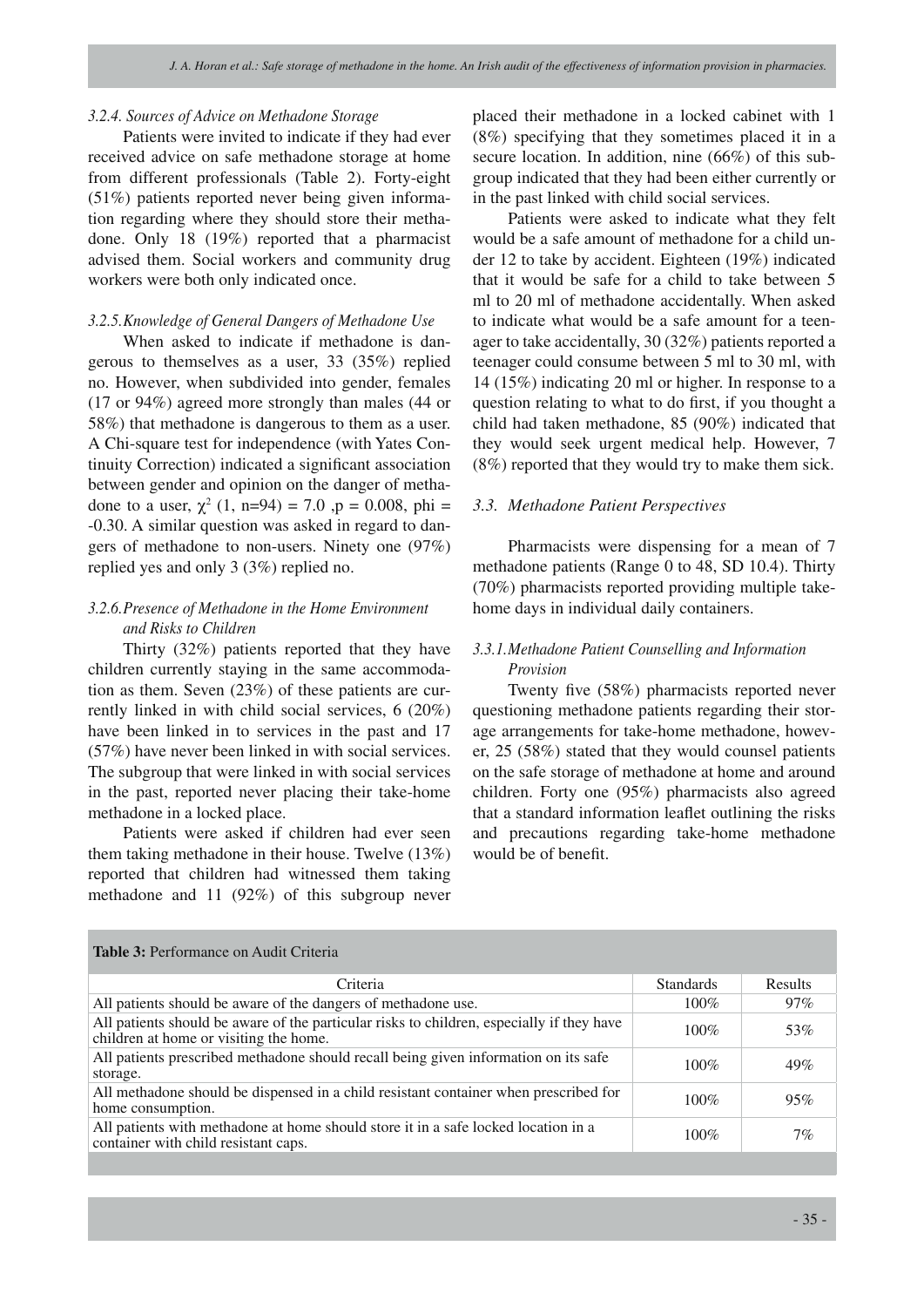#### *3.3.2.Provision of Containers and Measurement Devices*

Of the thirty pharmacists that provided multiple take-home days in individual daily containers, twenty (67%) of this subgroup did not usually provide a measuring device, however, 9 (30%) would provide it on request. In contrast, of the 13 pharmacists that provided single large containers, 11 (85%) would provide a measuring device on request. In a question relating to provision of containers with a child-resistant cap, 41 (95%) of the pharmacists indicated that they always provide these containers for take-home methadone. None of the 43 pharmacists reported reimbursement for provision of these containers, however, all 43 pharmacists agreed that it would be a good idea to provide all take-home methadone in a child-resistant container as standard practice.

#### *3.3.3.Audit Criteria*

Performance on criteria 1 to 5 measured against the defined standards are shown in table 3. None of the criteria reached a 100% standard. However, 97% of patients were aware of the dangers of methadone use. The patients (53%) that reported storing their methadone in a locked place or a specific place such as a high drawer or up high were classed as safe locations and therefore they were said to be aware of the risks of methadone to children.

## **4. Discussion**

In this Irish audit, none of the audit criteria measuring standards of effective information provision on safe storage of methadone reached a 100% standard. The audit illustrated that whilst dispensing practices in child resistant container when prescribed for home consumption are adequate, patient recall of information on methadone's safe storage needs to be provided regularly both in the pharmacy on dispensing but also at other contact points. The majority of patients were prescribed between 40 ml and 59 ml of methadone per day, generally reporting one take home dose per week.

## *4.1. Patient Knowledge of Risk*

Nearly all patients were aware of harm to nonusers, with females reporting greater awareness of harm of methadone to the user. Similar levels of patient knowledge are reported in the UK [5, 30].

A third of patients reported having children in the home environment, with a small number engaging with child social services. Of note was that this group never placed their take home methadone in locked storage. In contrast, Mullin et al. [30], reported that a majority of their methadone patients with children in the home reporting that children were not able to access their methadone. Bloor et al. [5] found that a minority of patients accepted that children in the home would be aware of the storage location. A small number of patients in our audit also felt it would be safe for a child to consume between 5 and 20 ml methadone accidentally. However if accidental consumption was suspected, nearly all would seek urgent medical help. Dupuy et al. [12] have underscored how parents may not realise dangers for children in the event of accidental intoxication and potential for death, emergency medical treatment advised, and may be fearful of potential social service intervention for poor parenting.

## *4.2. Patient Safe Storage of Methadone*

Acceptable medication storage is defined as out of sight and out of reach of children, with optimal medication storage when also kept in a secure container, and is reportedly more common in patients taking higher doses of methadone [42]. Half of patients reported storage in a specific high drawer or storage up high, with other areas including low drawers and fridges, and with a minority placing their take-home methadone in a locked place. Methadone is most commonly stored at home in cupboards and fridges, generally unlocked and dispensed and stored in the original, child resistant container [5, 30, 43]. Of note, is that none of the patient group (roughly a third) who reported street methadone sourcing in this Irish audit stored their take-home methadone in a locked place. Bloor et al. [5], have reported in their audit that patients who did not store their methadone at home generally consumed on the street or stored on their person or gave to a parent for safekeeping.

## *4.3. Pharmacy Provision of Information and Patient Recall*

Recall of patient information around safety of methadone is generally poor in the referred UK audits [30]. Over half of these Irish patients reported never being given information regarding where they should store their methadone, with a minority referring to the pharmacist as source. Other audits reveal that the majority of methadone patients receive information from the Methadone Clinic or local drugs agency [5]. Over half of the Irish pharmacists in this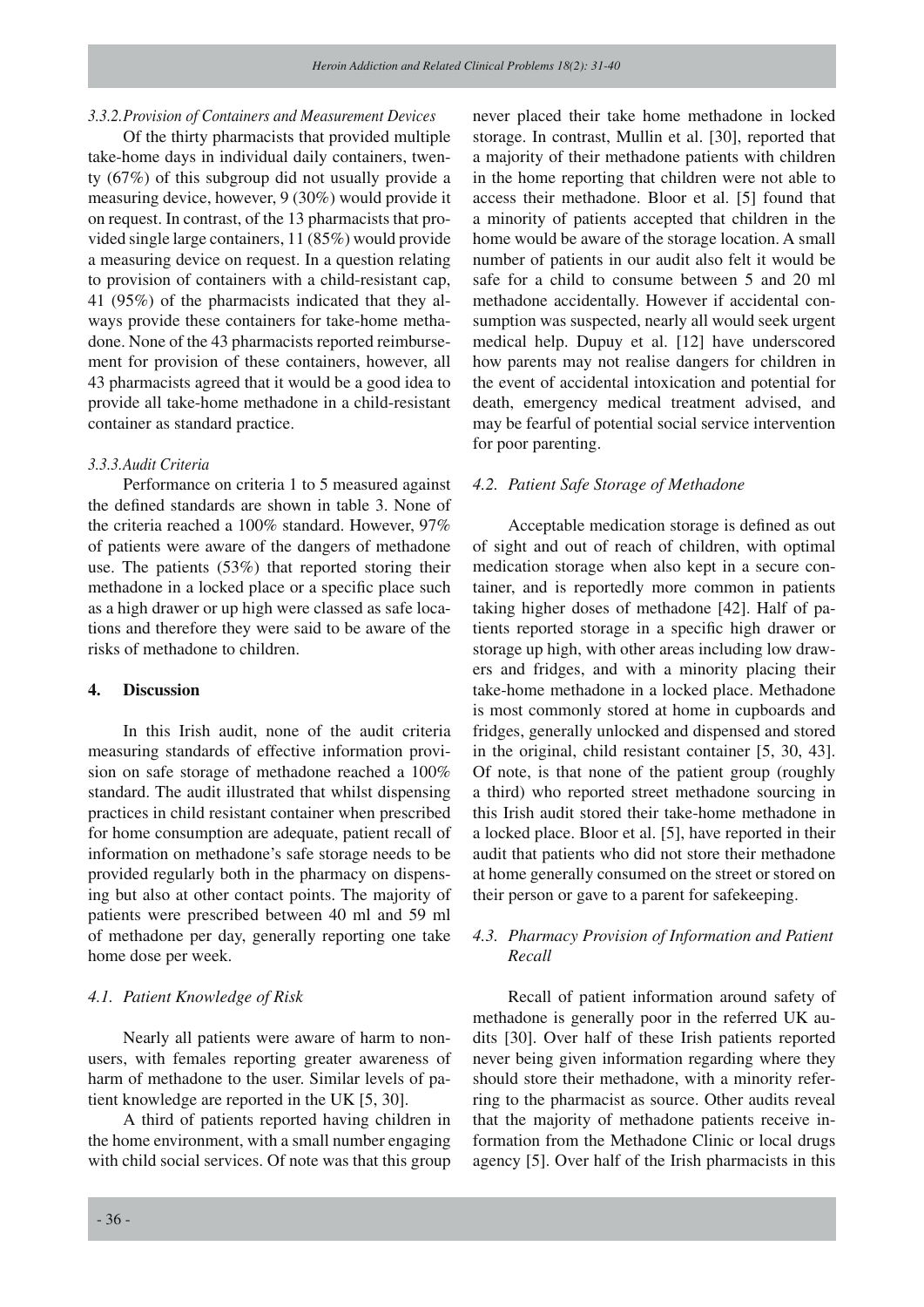audit never questioned their methadone patients regarding their storage arrangements for take-home methadone, however, they did report counselling patients on the safe storage of methadone at home and around children. There was agreement that a standard information leaflet outlining the risks and precautions regarding take-home methadone is warranted. However, according to Mullin et al. [30], it is unlikely a long term methadone patient would recall receiving information around safe storage.

## *4.4. Dispensing Practices of Storage Containers and Measurement Devices*

The majority of pharmacists provided multiple take-home days in individual daily containers, with a majority only providing a measurement device on request. Of the minority providing single large containers, a majority of this group would provide a measuring device on request. Nearly all always provided containers with child resistant caps. In the UK all pharmacists in the Mullin et al. [30] audit dispensed methadone in a child resistant container, and nearly all provided a measuring device on request.

## *Limitations*

Limitations of the audit centre on its localised nature pertaining to the specialist clinic catchment of methadone patients in the Cork area, and the convenience sampling of a diverse range of methadone patients pertaining to length of treatment regime.

## **5. Conclusions**

The audit highlighted adequate dispensing practices in terms of child resistant containers, but underscored the need for enhanced pharmacy professionals' vigilance in the advice and counselling role in improving patient recall of information, given the low reporting of safe and secure home storage, and patient awareness of paediatric risk. Studies show that safe storage of oral methadone can be improved by consistent provision of safe storage containers with child resistance caps, measurement devices to deter use of inappropriate devices such as baby bottles, and labelling, information around dangers of methadone, risk for children and contracting around safety, particularly in the transition period from supervised consumption to unsupervised home consumption regimes [1, 12, 13, 17, 21, 30]. We emphasize how important repeated exposure to safety information must occur at

several points of contact namely, the addiction clinics, and in the day to day transactioning with methadone patients in the pharmacy. Strategies focusing on information provision may be effective in enhancing informed decision-making of patients [35] around safe storage. Risk management plans for further development in Ireland centre on information campaigns using printed information material such as leaflets and posters for safe storage of methadone containers and disposal of used containers after thorough rinsing and secure closure. Verbal advice relating to methadone is viewed by pharmacists as 'risky' compared with non-confrontational provision of printed safety material supported by verbal provision [25, 30]. The issue therefore may present unique potential for extrapolation for novel innovations relating to mobile phone based health technology (mHealth) to support the stabilised methadone patient in self-management, with safe storage reminders via mobile phone messaging [10]. Desire for training and education for pharmacists in the delivery of the expanded public health role, and substance abuse is also generally warranted and desired [34].

## **References**

- 1. Adfam (2014) *Medications in Drug Treatment: Tackling the Risks to Children*. Accessed June 20<sup>th</sup> from www. adfam.co.uk
- 2. Alotaibi, N., Sammons, H., Choonara, I. (2012). Methadone toxicity in children. *Archives of disease in Childhood. BMJ*., 97 (5) e1.
- 3. Amato, L., Davoli, M., Perucci, C. A., Ferri, M., Faggiano, F., Mattick, R. P. (2005). An overview of systematic reviews of the effectiveness of opiate maintenance therapies: available evidence to inform clinical practice and research. *J Subst Abuse Treat*, 28 (4) 321– 329.
- 4. Bao, Y., Liu, Z., Epstein, DH., Du, C., Shi, J., Lu, L (2013). Meta-Analysis of Retention in Methadone Maintenance by Dose and Dosing Strategy. *Am J Drug Alcohol Abuse*. 35(1): 28–33.
- 5. Bloor, R.N., McAuley, R., Smalldridge, N. (2005). Safe storage of methadone in the home- an audit of the effectiveness of safety information giving. *BMJ*, 2:9.
- 6. Brands, B., Blake, J., Marsh, D. C., Sproule, B., Jeyapalan, R., Li, S. (2008). The impact of benzodiazepine use on methadone maintenance treatment outcomes. *J Addict Dis*., 27 (3): 37–48.
- 7. Calaman, L., Finch, E., Powis, B., Strang, J. (1996). Methadone treatment. Only half of patients store methadone in safe place. *BMJ*, 313:1481.
- 8. Caplehorn, J. R. Drummer, O. H. (2002). Fatal methadone toxicity: Signs and circumstances, and the role of benzodiazepines. *Aust N Z J Public Health*, 26 (4):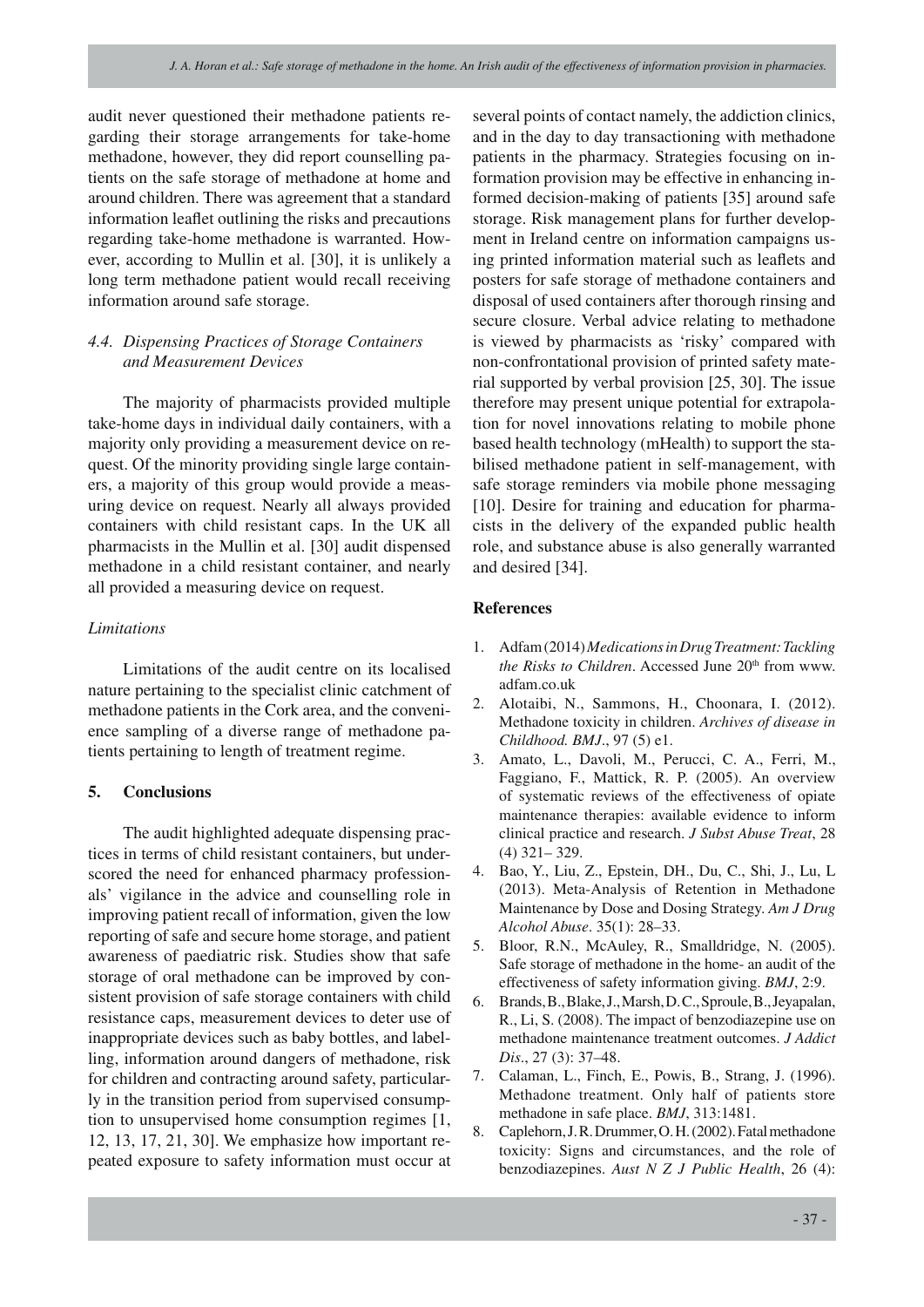358–62.

- 9. Clausen, T., Anchersen, K., Waal, H. (2008). Mortality prior to, during and after opioid maintenance treatment (OMT): A national prospective cross-registry study. *Drug Alcohol Depend*, 94 (1-3): 151–157.
- 10. de Jongh, T., Gurol-Urganci, I., Vodopivec-Jamsek, V., Car, J., Atun, R. (2012). Mobile phone messaging for facilitating self-management of long-term illnesses. *Cochrane Database Syst Rev.,* 12:CD007459.
- 11. Dole, V. P., Nyswander, M. (1965). A medical treatment for diacetylmorphine (heroin) addiction. A clinical trial with methadone hydrochloride. *JAMA*, 23(193): 646–650.
- 12. Dupuy, G., Cavalcanti, L., Bourgogne, E., Brichant-Petitjean, C., Gomberoff, L., Bloch, V., Bellivier, F., Lépine, J. P., Laprévote, O., Vorspan, F. (2014). Are empty methadone bottles empty? An analytic study. *Harm Reduct J.,* 11, 20.
- 13. Eiden, C., Léglise, Y., Bertomeu, L., Clavel, V., Faillie, J. L., Petit, P., Peyrière, H. (2013). New formulation of methadone for opioid dependence in France: acceptability and diversion/misuse liability. *Therapie,* 68(2) 107–111.
- 14. Fallahzadeh, M. A., Salehi, A., Hassanzadeh, J., Fallahzadeh, M. H. (2014). Epidemiological Aspects of Acute Poisoning in Children Admitted to a Referral Hospital During a Six-Year-Period. *Ann Pediatr. Child Health*, 2(3): 1020.
- 15. Glatstein, M., Finkelstein, Y., Scolnik, D. (2009). Accidental methadone ingestion in an infant: case report and review of the literature. *Pediatr. Emerg. Care*, 25 (2): 109–111.
- 16. Harding-Pink, D. (1993). Methadone: one person's maintenance dose is another's poison. *Lancet*, 341 (8846): 665–666.
- 17. Harkin, K., Bradley, F. (1999). Storing methadone in babies' bottles puts young children at risk. *BMJ,* 318:329.
- 18. Inturrisi CE., Verebely, K. (1972). Disposition of methadone in man after a single oral dose. *Clin. Pharmacol. Ther.* 13: 923–930.
- 19. Kupiec, T. C., Kemp, P., Raj, V., Kemp, J. (2011). A Fatality Due to an Accidental Methadone Substitution in a Dental Cocktail. *J Anal Toxicol,* 35(7): 512-515.
- 20. Lalkin, A., Kapur, B. M., Verjee, Z. H., Koren, G. (1999). Contamination of antibiotics resulting in severe paediatric methadone poisoning. *Ann. Pharmacother.* 33(3): 314–317.
- 21. Lewington, LE., Shaffer, C., Ornstein, A (2014) Paediatric methadone ingestions: An under-recognized form of child maltreatment? *Paediatr Child Health* 19 (3): 138- 139
- 22. LoVecchio, F., Pizon, A., Riley, B., Sami, A., D'Incognito, C. (2007). Onset of symptoms after methadone overdose. *Am J Emerg Med*., 25 (1) 57–9.
- 23. Maamouri, G., Ghamsari, A. A., Teimouri, E.. (2013). Evaluation of Methadone Poisoning in Hospitalized

Children: A Short Review. *Int J Paediatric,* 2 (3-2): 65-67.

- 24. Mathers, B. M., Degenhardt, L., Ali, H., Wiessing, L., Hickman, M., Mattick, R. P., Myers, B., Ambekar, A., Strathdee, S. A. (2009). HIV prevention, treatment, and care services for people who inject drugs: A systematic review of global, regional, and national coverage. *Lancet,* 375(9719): 1014–1028.
- 25. Matheson, C., & Bond, C. M. (2011). Motivations for and barriers to community pharmacy services for drug misusers. *Int J Pharm Practice*. 7(2):56-63
- 26. Mattick, R. P., Breen, C., Kimber, J., Davoli, M. (2009). Methadone maintenance therapy versus no opioid replacement therapy for opioid dependence. *Cochrane Database of Syst Reviews*, 3.
- 27. Mégarbane, B., Buisine, A., Jacobs, F., Résière, D., Chevillard, L., Vicaut, E, Baud, F. J. (2010). Prospective comparative assessment of buprenorphine overdose with heroin and methadone: Clinical characteristics and response to antidotal treatment. *J Subst Abuse Treat*., 38 (4) 403–407.
- 28. Milroy, C. M., Forrest, A. R. (2000). Methadone deaths: a toxicological analysis. *J Clin Pathol.,* 53(4) 277–281.
- 29. Morgan, O., Griffiths, C., Hickman, M. (2006). Association between availability of heroin and methadone and fatal poisoning in England and Wales 1993–2004. *Int J Epidemiol.,* 35 (6): 1579–1585.
- 30. Mullin, A., McAuley, R. J., Watts, D. J., Crome, I. B., Bloor, R. N. (2008). Awareness of the need for safe storage of methadone at home is not improved by the use of protocols on recording information giving. *Harm Reduct J.,* 5: 15.
- 31. Nisse, P., Cezard, C., Peucelle, D., Mathieu-Nolf, M. (2006). Accidental ingestion of methadone and buprenorphine by children. A case review of the Lille Poison Centre between 1995 and 2005. *Acta Clin Belg Suppl*., (1): 37-40.
- 32. Ohn, T. T., Burke, D. (2003). Anticipating methadone related paediatric poisonings Ignorance or Inertia? *BMJ.* 327:324.
- 33. Oldham, N. S., Wright, N. M., Adams, C. E., Sheard, L., Tompkins, C. N. (2004). "The Leeds Evaluation of Efficacy of Detoxification Study (LEEDS) Project: An open label pragmatic randomised control trial comparing the efficacy of differing therapeutic agents for primary care detoxification from either street heroin or methadone –*BMC Family Practice*, 5, 9.
- 34. Pfleger, D. E., McHattie, L. W., Diack, H. L.,McCaig, D. J., Stewart, D. C. (2008). Views, attitudes and self-assessed training needs of Scottish community pharmacists to public health practice and competence. *Pharm World Sci.,* 30(6): 801-809.
- 35. Ryan, R., Santesso, N., Lowe, D., Hill, S., Grimshaw, J., Prictor, M., Kaufman, C., Cowie, G., Taylor, M (2014). Interventions to improve safe and effective medicines use by consumers: an overview of systematic reviews. *Cochrane Database of Syst reviews.* Accessed